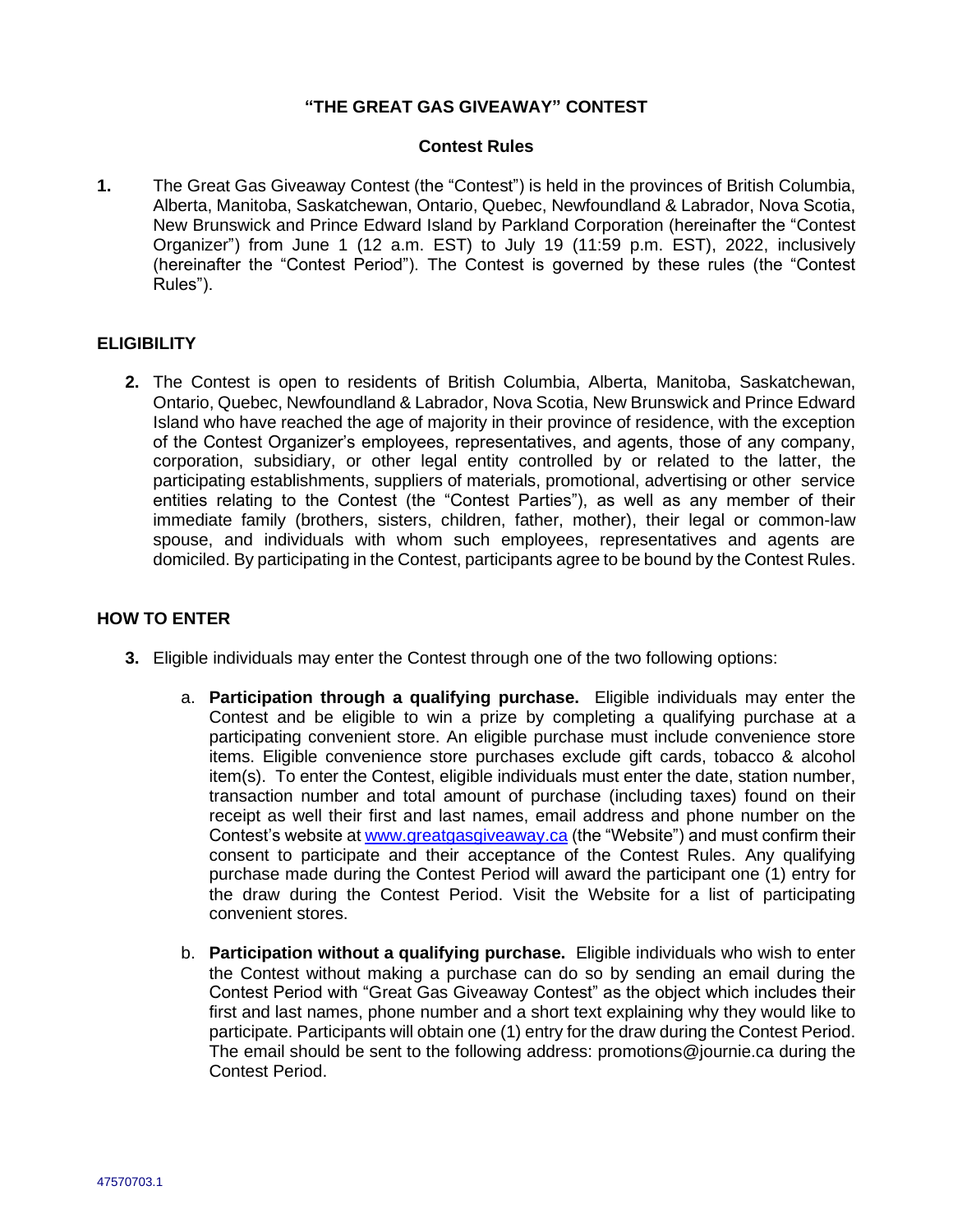**4. Limit of participation.** There is a limit of one (1) participation per eligible individual per day regardless of method of entry.

### **GRAND PRIZES**

- **5.** A total of fifty (50) prizes are available to be won, each consisting of \$4,000 worth of gift cards which will be awarded as eight (8) JOURNIE Rewards branded gift cards worth \$500 each (a "Grand Prize"). All amounts in these Rules are in Canadian dollars. Prize cannot be split, eight (8) gift cards per winner.
- **6.** The following restrictions apply to the Grand Prizes: JOURNIE Rewards branded gift cards are valid in participating gas stations and convenient stores (Chevron, Fas Gas, Pioneer, Ultramar, On the Run and Marché Express). Gift cards have no value prior to their activation by the Contest Organizer. The Contest Organizer is not responsible for any lost, stolen, or damaged cards. Cards are not redeemable for cash. No refunds will be available. Cards are subject to other terms and conditions.
- **7.** Prizes must be accepted as such, without possibility of substitution.
- **8.** Odds of winning depend on the number of eligible entries received during the Contest Period.

### **DRAW**

- **9.** A random draw to award the Grand Prizes will be held on July 20, 2022, 2:00 PM EST at 1800, 240 – 4 Avenue SW, Calgary, AB T2P 4H4. Fifty (50) eligible entries will be randomly selected from a server-generated list of all entries.
	- **a.** Twenty (20) winners will be selected from eligible entries in Western Canada (British-Columbia, Alberta and Saskatchewan).
	- **b.** Fifteen (15) winners will be selected from eligible entries in Ontario.
	- **c.** Ten (10) winners will be selected from eligible entries in Quebec.
	- **d.** Five (5) winners will be selected from eligible entries in the Atlantic Provinces (Newfoundland & Labrador, Nova Scotia, New Brunswick, and Prince Edward Island).

### **HOW TO CLAIM A PRIZE**

- **10.** Once selected for a Grand Prize, the entrant for which the entry was chosen randomly must, before being declared an official winner:
	- a) be available to be reached by email, with the email address they used to register for the contest or for JOURNIE Rewards, within forty-eight (48) hours of the Draw Date. Any selected entrant who cannot be contacted after appropriate and reasonable measures taken by the Contest Organizer during that forty-eight (48) hour period will be declared ineligible to receive his/her Grand Prize and another draw will be held to award that Grand Prize. If an entrant plans to be unavailable during this period of forty-eight (48) hours following the Draw Date, he/she may inform the Contest Organizer in advance of the draw;
	- b) correctly answer the mathematical skill-testing question that will appear on the declaration and liability waiver form;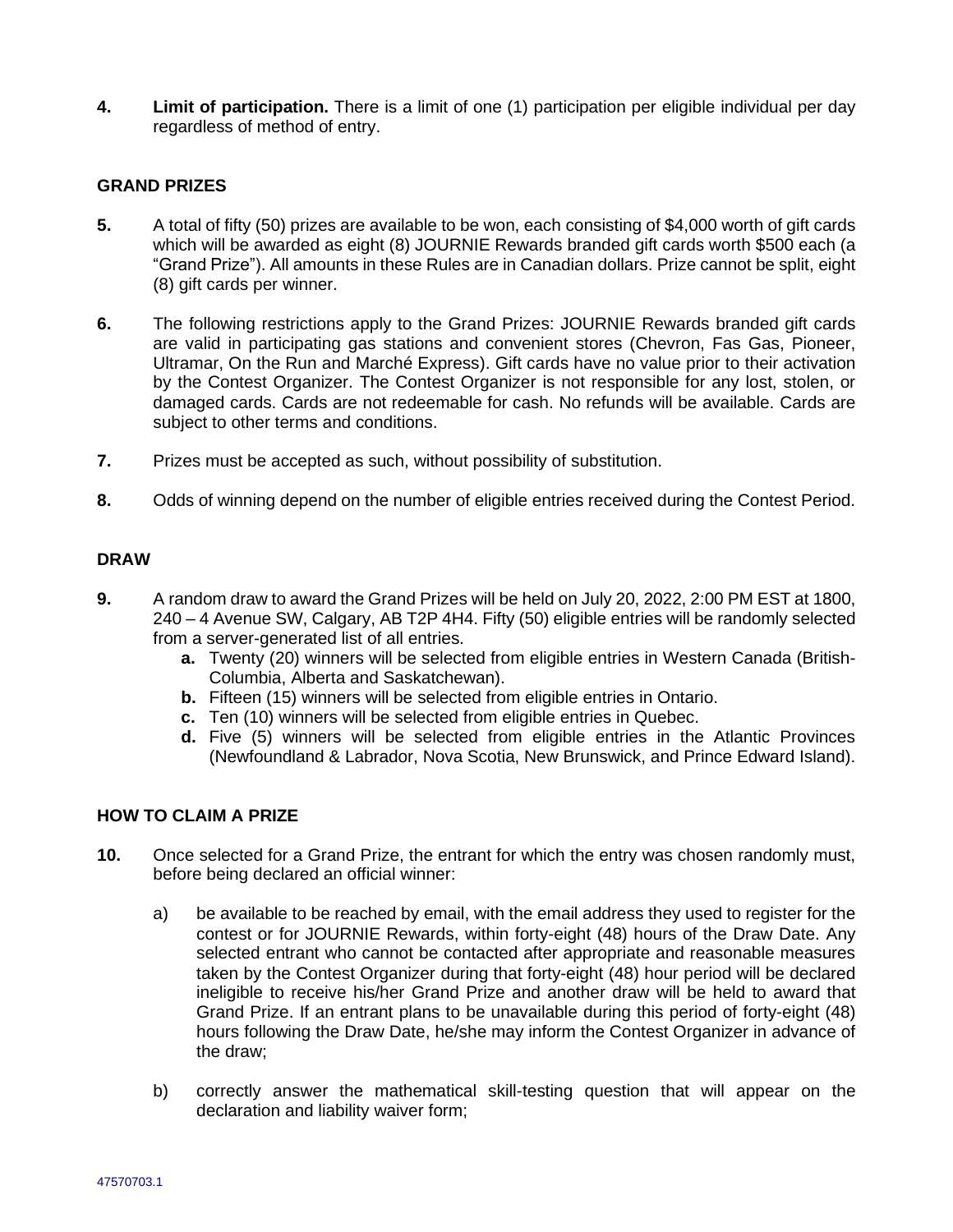- c) sign a declaration and liability waiver form described hereafter, stating that he/she has read, understood, and complied with the Contest Rules. This form will be sent by fax or email and must be returned to the Contest Organizer within five (5) days of its receipt.
- d) on request and in a timely manner, provide a piece of photo ID for verification purposes.

Upon receiving this declaration and liability waiver form duly signed, the Contest Organizer will notify the fifty (50) winners of the manner in which they may obtain the Grand Prize. If a selected entrant(s) is (are) found to be in violation of one of the aforementioned conditions or any conditions stipulated in the present Contest Rules, he/she will be disqualified and a new draw for the Grand Prizes will be held until fifty (50) participants are selected and declared winners.

## **GENERAL RULES**

- **11. Verification**. The entry forms, emails submitted to enter the Contest without purchase, and the declaration and liability waiver forms are subject to verification by the Contest Organizer. Any entry form, letter submitted to enter the Contest without purchase, or declaration and liability waiver form that is, where applicable, incomplete, illegible, reproduced mechanically or by hand, damaged, fraudulent, obtained from an unauthorized source, submitted or sent late, featuring an invalid email address or telephone number, not having the correct answer to the mathematical skill-testing question, or otherwise non-compliant, will be rejected and will not be eligible to enter the draw or win a Grand Prize.
- **12. Responsibility.** The Contest Organizer is not responsible for documents that have been misdirected or sent in late by entrants or received late by the Contest Organizer.
- **13. Disqualification**. The Contest Organizer reserves the right to disqualify a person or cancel one or more entries of a person if he/she enters this Contest or tries to do so by any means contrary to these Contest Rules or which would be unfair to the other entrants (e.g., use of entry forms obtained by fraudulent means, entries received after the Contest deadline). Such entrants may be reported to the appropriate legal authorities.
- **14. Running of the Contest.** Any attempt to sabotage the legitimate running of the Contest constitutes a violation of civil and criminal laws. Faced with any such attempts, the Contest Organizer reserves the right to reject the entrant's Contest entries and to seek reparations pursuant to the law.
- **15. Acceptance of the prize.** The prizes must be accepted as described in these Contest Rules, and cannot be transferred to another person, in whole or in part, or substituted for another prize.
- **16. Award of the prize.** In the event that the Contest Organizer is unable to award the prizes as described in these Contest Rules, for reasons unrelated to the winner, they reserve the right to award similar prizes of equal value or, at their sole discretion, the value of the prizes indicated in these Contest Rules in cash.
- **17. Limitation of liability: use of the prize.** The winners release the Contest Organizer, their affiliates, CIBC, participating Chevron, Fas Gas, Pioneer and Ultramar stations, and On The Run and Marché Express c-stores, their advertising and promotional agencies, their employees, agents and representatives (hereinafter the "Released Parties") from any and all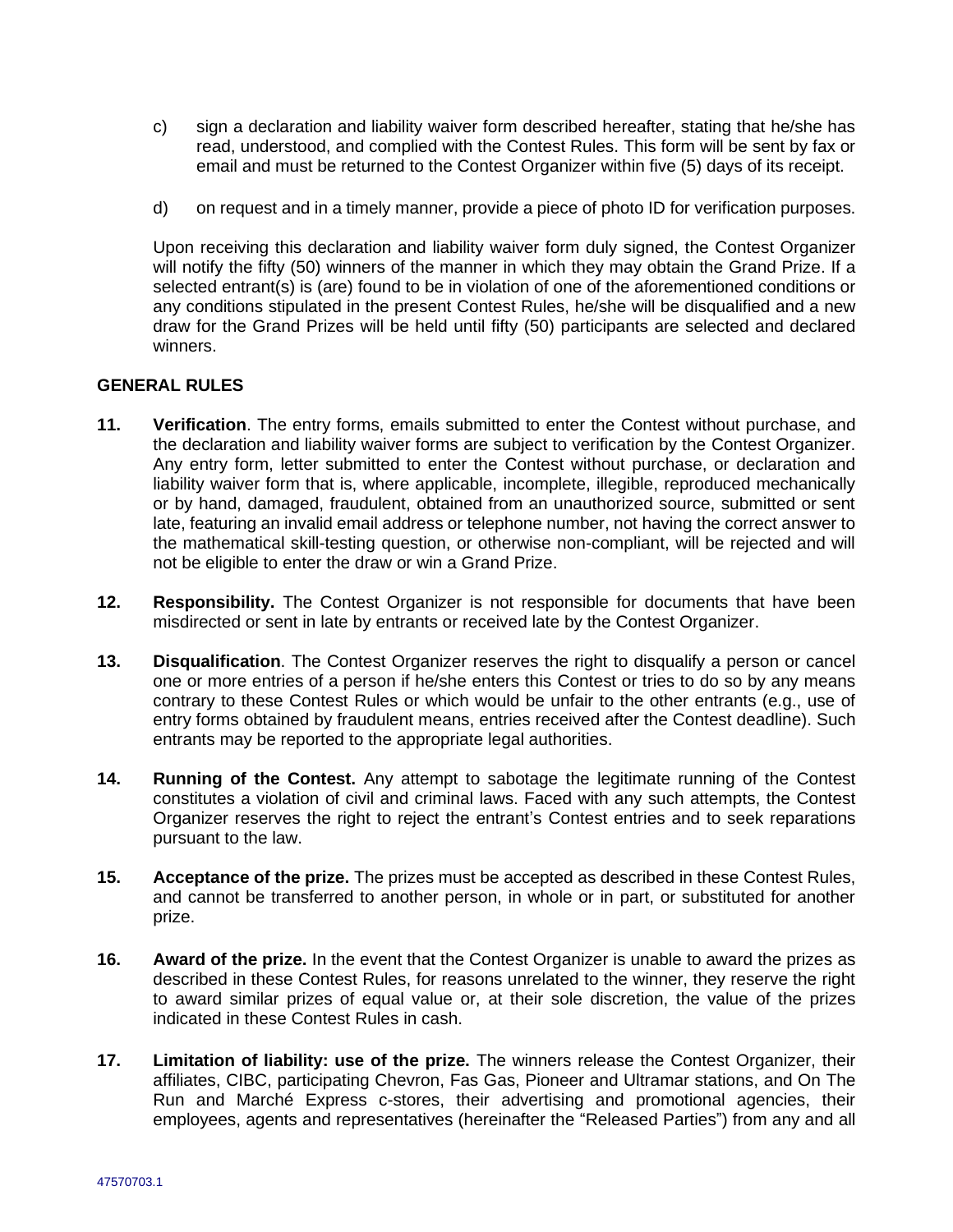liability for any damages they may suffer as a result of their participation in the Contest, whether or not in compliance with these Contest Rules, as well as those resulting from the acceptance, use or misuse of his/her prize. Prior to obtaining their prize, the winners agree to sign a declaration and liability waiver form in this regard.

- **18. Limitation of liability: running of the Contest.** The Released Parties are not liable for faulty computer components, software or communication lines relating to the loss or absence of network communication, or relating to any transmission that is faulty, incomplete, incomprehensible, or deleted by any computer or network, and that could limit the possibility or prevent any person from entering the Contest. Furthermore, the Released Parties are not liable for any damage or loss that may be caused, directly or indirectly, in whole or in part, by the downloading of any Internet page or of any software or other program, and by the transmission of any information related to participating in the Contest.
- **19. Modification of the Contest.** The Contest Organizer reserves the right, at its sole discretion, to cancel, terminate, modify, or suspend this Contest, in whole or in part, in the case of an event or any human intervention that could corrupt or affect the administration, safety, impartiality, or the running of the Contest as foreseen in these Contest Rules, subject to the approval of the *Régie des alcools, des courses et des jeux du Québec ("Régie")*, if required. In any case, the Contest Organizer and the Released Parties cannot be held liable for cancelling, terminating, modifying or suspending this Contest, in whole or in part, in compliance with these Contest Rules.
- **20. End of participation in the Contest.** In the event that participation in the Contest must be ended, in whole or in part, for any reason whatsoever, before the scheduled Contest deadline set out in these Contest Rules, the draw could take place, at the Contest Organizer's discretion and subject to the approval of the Régie, from among the entries duly received as at the date of the event that put an end to participation in the Contest.
- **21. Authorization.** By participating in this Contest, the winners authorize the Contest Organizer and their representatives to use, if required, their name, photograph, image, voice, place of residence and/or declaration regarding the prize for advertising purposes, without any compensation whatsoever. A statement to this effect will be included in the declaration and liability waiver form.
- **22. Limitation of liability: participation in the Contest.** Any person who participates or tries to participate in this Contest releases the Released Parties from any and all liability for damages that he/she may incur as a result of participating or trying to participate in this Contest.
- **23. Prize limit.** In all cases, the Contest Organizer shall not be required to award more prizes or to award a prize other than the one described in these Contest Rules.
- **24. Communication with entrants.** No communication or correspondence will be exchanged with the entrants during this Contest, other than that stipulated in these Contest Rules, or if initiated by the Contest Organizer. Complete list of winners will be available at [www.greatgasgiveaway.ca.](http://www.greatgasgiveaway.ca/)
- **25. Personal information.** Entrants' personal information collected for the purposes of the Contest will be used only to administer the Contest and no commercial or other communications unrelated to the Contest will be sent to entrants, unless they have otherwise